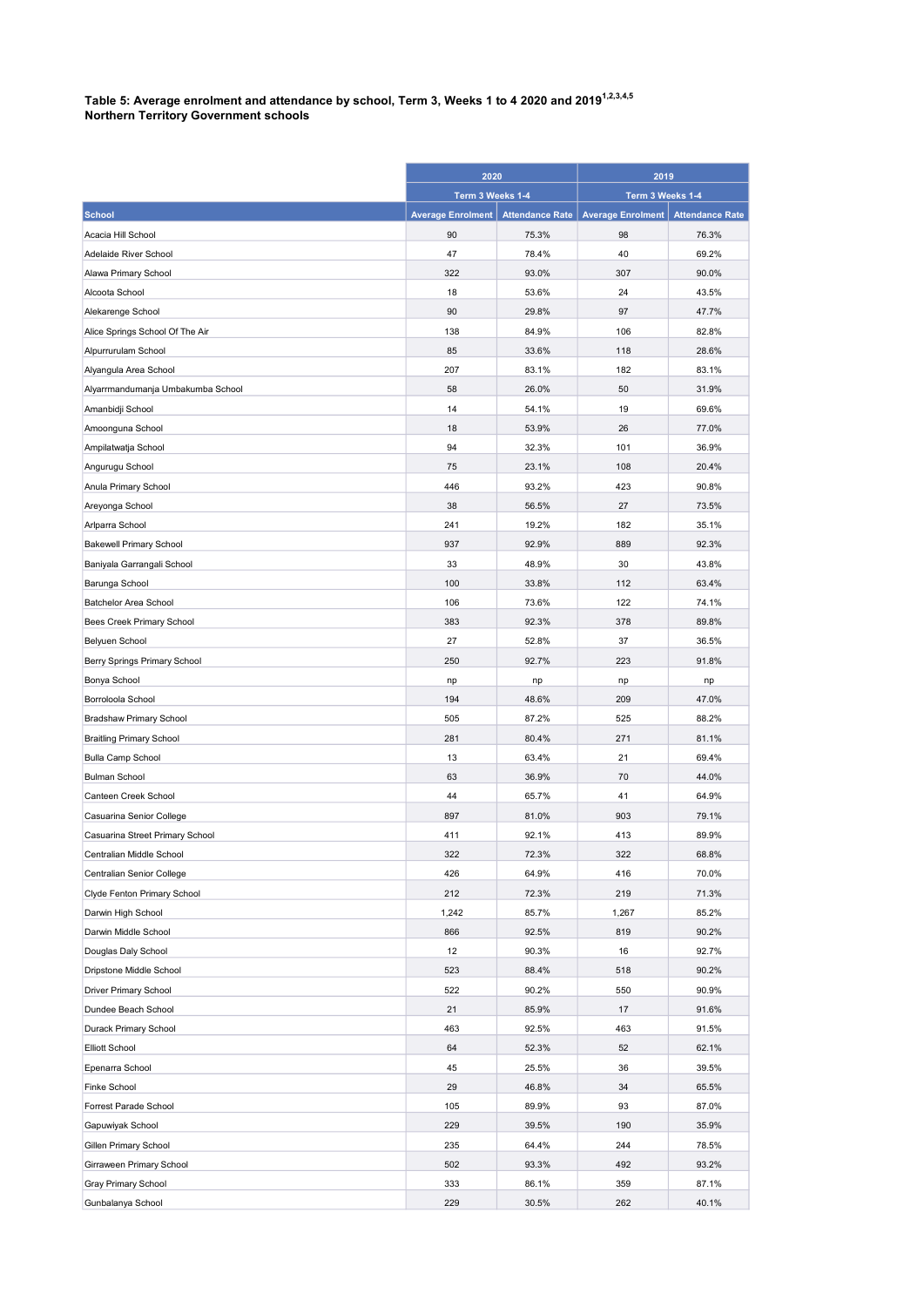|                                                 | 2020<br>Term 3 Weeks 1-4 |                        | 2019<br>Term 3 Weeks 1-4 |                        |
|-------------------------------------------------|--------------------------|------------------------|--------------------------|------------------------|
|                                                 |                          |                        |                          |                        |
| <b>School</b>                                   | <b>Average Enrolment</b> | <b>Attendance Rate</b> | <b>Average Enrolment</b> | <b>Attendance Rate</b> |
| Haasts Bluff School                             | 26                       | 26.5%                  | 30                       | 54.5%                  |
| Harts Range School                              | 59                       | 39.7%                  | 61                       | 41.3%                  |
| Henbury School                                  | 143                      | 80.3%                  | 139                      | 82.1%                  |
| Howard Springs Primary School                   | 290                      | 88.4%                  | 295                      | 85.5%                  |
| Humpty Doo Primary School                       | 395                      | 90.4%                  | 380                      | 88.8%                  |
| Imanpa School                                   | 19                       | 41.1%                  | 15                       | 63.5%                  |
| Jabiru Area School                              | 188                      | 70.1%                  | 205                      | 72.7%                  |
| Jilkminggan School                              | 86                       | 46.1%                  | 82                       | 65.5%                  |
| Jingili Primary School                          | 312                      | 90.0%                  | 315                      | 87.8%                  |
| Kalkaringi School                               | 180                      | 42.1%                  | 169                      | 44.6%                  |
| Karama Primary School                           | 187                      | 81.2%                  | 189                      | 81.3%                  |
| Katherine High School                           | 540                      | 68.7%                  | 543                      | 63.9%                  |
| Katherine School Of The Air                     | 203                      |                        | 194                      |                        |
| Katherine South Primary School                  | 347                      | 87.3%                  | 342                      | 85.4%                  |
| Kintore Street School                           | 58                       | 71.8%                  | 51                       | 75.2%                  |
| Lajamanu School                                 | 202                      | 28.8%                  | 188                      | 27.9%                  |
| Laramba School                                  | 61                       | 43.1%                  | 65                       | 53.5%                  |
| Larapinta Primary School                        | 372                      | 87.2%                  | 352                      | 86.0%                  |
| Larrakeyah Primary School                       | 530                      | 93.9%                  | 491                      | 93.3%                  |
| Laynhapuy Homelands School                      | 122                      | 47.9%                  | 92                       | 53.6%                  |
| Leanyer Primary School                          | 576                      | 92.9%                  | 587                      | 90.6%                  |
|                                                 | 120                      | 74.9%                  | 104                      | 78.4%                  |
| Ludmilla Primary School                         | 200                      | 65.7%                  | 210                      | 63.8%                  |
| MacFarlane Primary School                       |                          |                        |                          |                        |
| Malak Primary School                            | 216                      | 80.0%                  | 238                      | 77.5%                  |
| Mamaruni School                                 | 52                       | 40.3%                  | 53                       | 52.3%                  |
| Maningrida College                              | 505                      | 25.1%                  | 619                      | 27.6%                  |
| Manunda Terrace Primary School                  | 174                      | 77.5%                  | 190                      | 78.8%                  |
| Manyallaluk School                              | 25                       | 34.4%                  | 21                       | 48.2%                  |
| Mataranka School                                | 38                       | 67.4%                  | 34                       | 83.2%                  |
| Mbunghara School                                | 16                       | 50.9%                  | 16                       | 68.7%                  |
| Middle Point School                             | 32                       | 78.4%                  | 20                       | 70.2%                  |
| Milikapiti School                               | 60                       | 65.1%                  | 62                       | 66.0%                  |
| Milingimbi School                               | 316                      | 24.5%                  | 347                      | 27.0%                  |
| Millner Primary School                          | 213                      | 78.6%                  | 215                      | 77.3%                  |
| Milyakburra School                              | 16                       | 30.0%                  | 15                       | 26.6%                  |
| Minyerri School                                 | 203                      | 36.6%                  | 158                      | 54.9%                  |
| Moil Primary School                             | 197                      | 88.0%                  | 204                      | 89.1%                  |
| Moulden Primary School                          | 276                      | 76.9%                  | 291                      | 76.8%                  |
| Mount Allan School                              | 38                       | 41.5%                  | 61                       | 40.9%                  |
| Mulga Bore School                               | 13                       | 43.0%                  | 14                       | 30.0%                  |
| Murray Downs School                             | 16                       | 57.7%                  | 20                       | 44.7%                  |
| Mutitjulu School                                | 27                       | 37.0%                  | 47                       | 40.5%                  |
| Nakara Primary School                           | 599                      | 91.1%                  | 608                      | 89.4%                  |
| Nemarluk School                                 | 175                      | 88.0%                  | 165                      | 87.0%                  |
| Neutral Junction School                         | 21                       | 43.2%                  | 23                       | 60.5%                  |
| Newcastle Waters School                         | 17                       | 51.5%                  | 18                       | 52.1%                  |
| Nganambala School                               | 28                       | 52.3%                  | 29                       | 75.0%                  |
| Nganmarriyanga School                           | 137                      | 45.2%                  | 114                      | 49.6%                  |
| Ngukurr School                                  | 263                      | 39.2%                  | 295                      | 42.9%                  |
| Nhulunbuy High School                           | 317                      | 77.0%                  | 297                      | 79.6%                  |
| Nhulunbuy Primary School                        | 421                      | 83.6%                  | 466                      | 81.3%                  |
| Nightcliff Middle School                        | 366                      | 87.9%                  | 321                      | 85.6%                  |
| Nightcliff Primary School                       | 660                      | 92.9%                  | 660                      | 88.4%                  |
| Northern Territory School of Distance Education | 534                      | ٠                      | 519                      |                        |
| Ntaria School                                   | 166                      | 32.0%                  | 203                      | 47.2%                  |